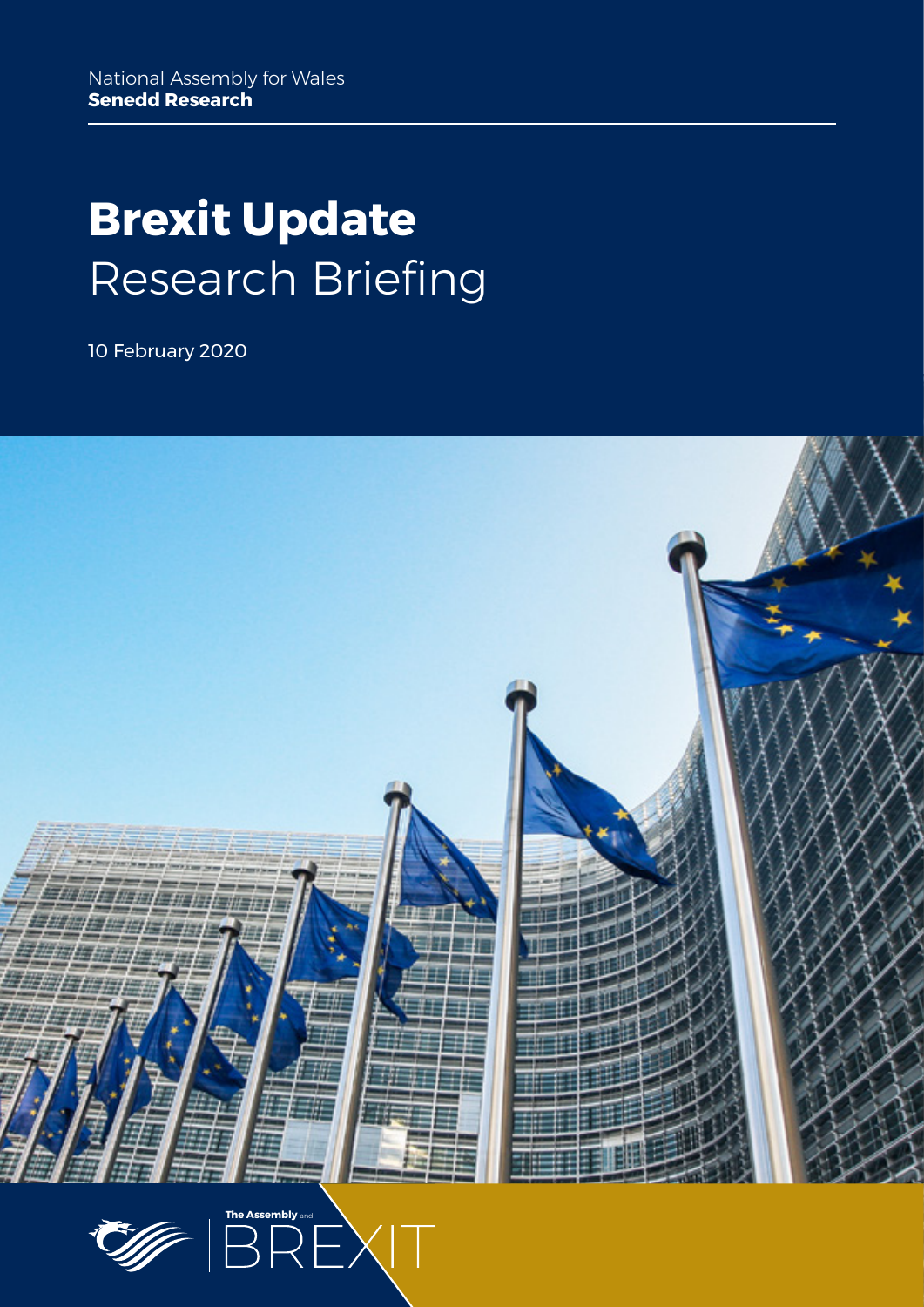

The National Assembly for Wales is the democratically elected body that represents the interests of Wales and its people, makes laws for Wales, agrees Welsh taxes and holds the Welsh Government to account.

#### **© National Assembly for Wales Commission Copyright 2020**

The text of this document may be reproduced free of charge in any format or medium providing that it is reproduced accurately and not used in a misleading or derogatory context. The material must be acknowledged as copyright of the National Assembly for Wales Commission and the title of the document specified.

# **Brexit Update** Research Briefing

10 February 2020

An electronic copy of this document can be found on the National Assembly website: **www.assembly.wales**

Copies of this document can also be obtained in accessible formats including Braille, large print, audio or hard copy from:

**National Assembly for Wales Cardiff Bay CF99 1NA**

Tel: **0300 200 6315** Email: **[Nigel.Barwise@Assembly.Wales](mailto:Nigel.Barwise%40Assembly.Wales?subject=)** Twitter: **[@SeneddResearch](http://www.twitter.com/@SeneddResearch)** Blog: **[SeneddResearch.blog](http://SeneddResearch.blog)** LinkedIn: **Senedd Research, National Assembly for Wales** National Assembly for Wales **Senedd Research**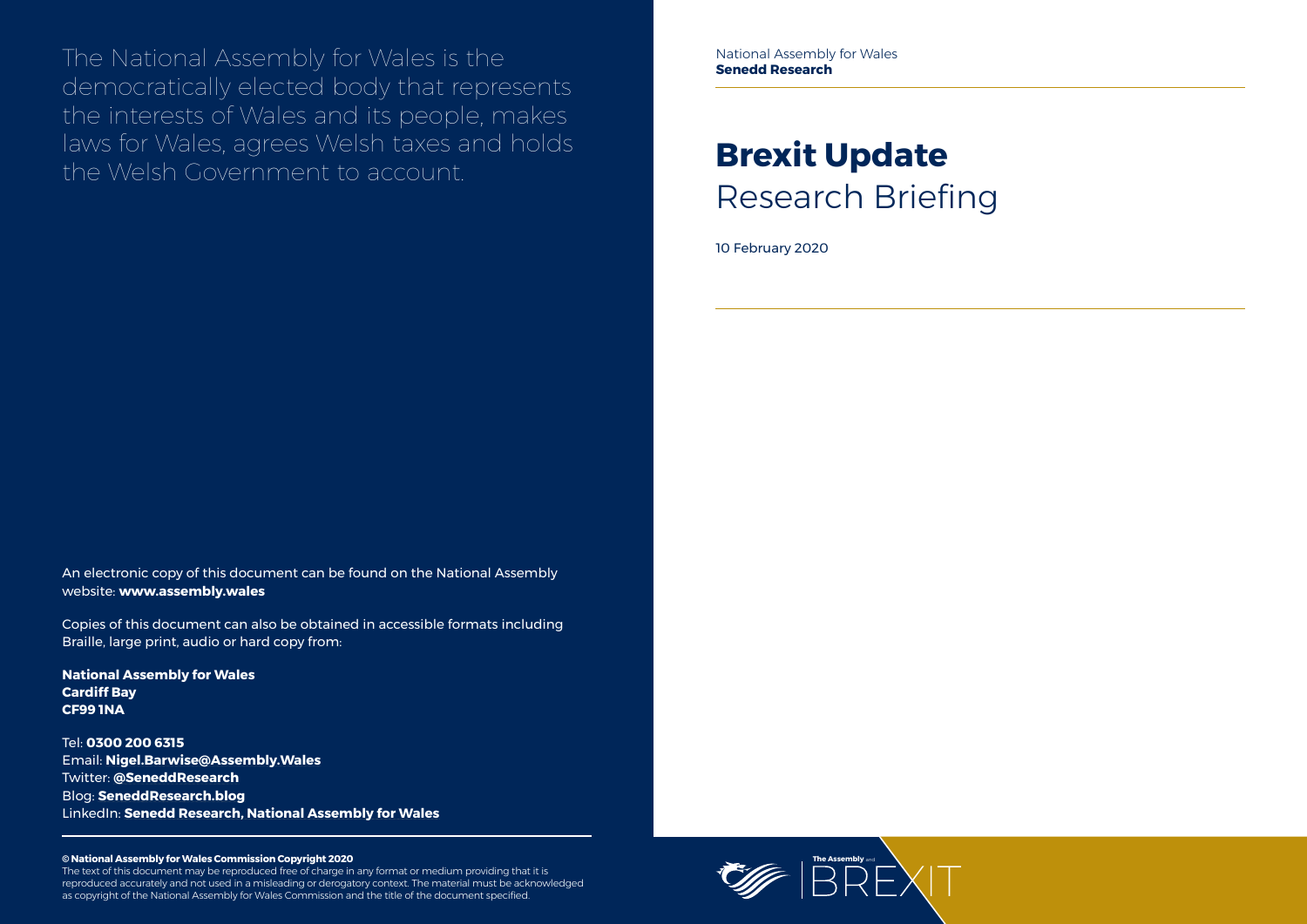## Contents

#### **Brexit Update: Research Briefing**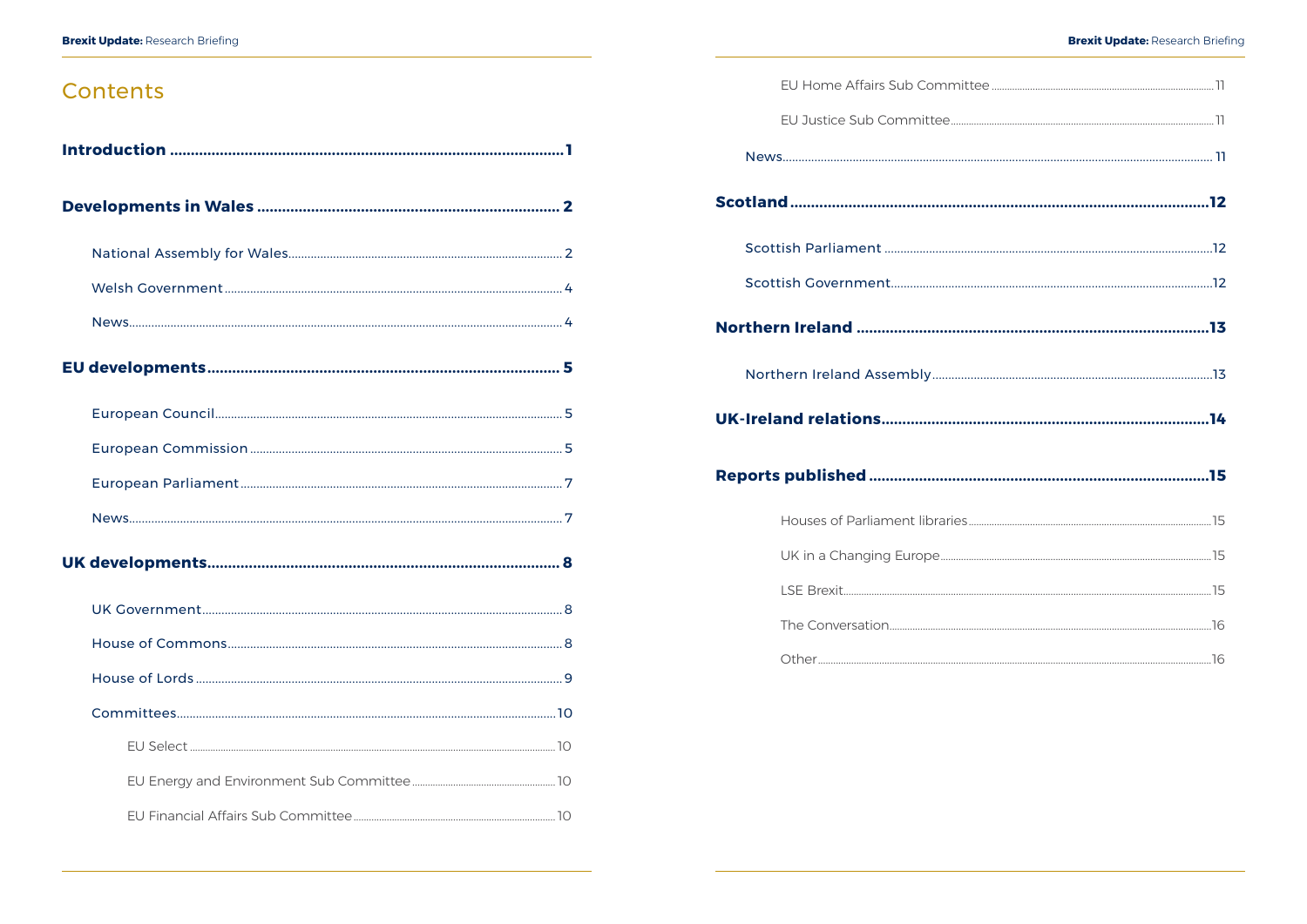## <span id="page-3-0"></span>Introduction

This paper provides an update on the most recent developments on Brexit that are relevant to Wales. It covers developments in Wales, the EU, Westminster, Scotland and Northern Ireland. The period covered is 21 January – 5 February 2020, although reference is made to later events where information is available at the time of final drafting.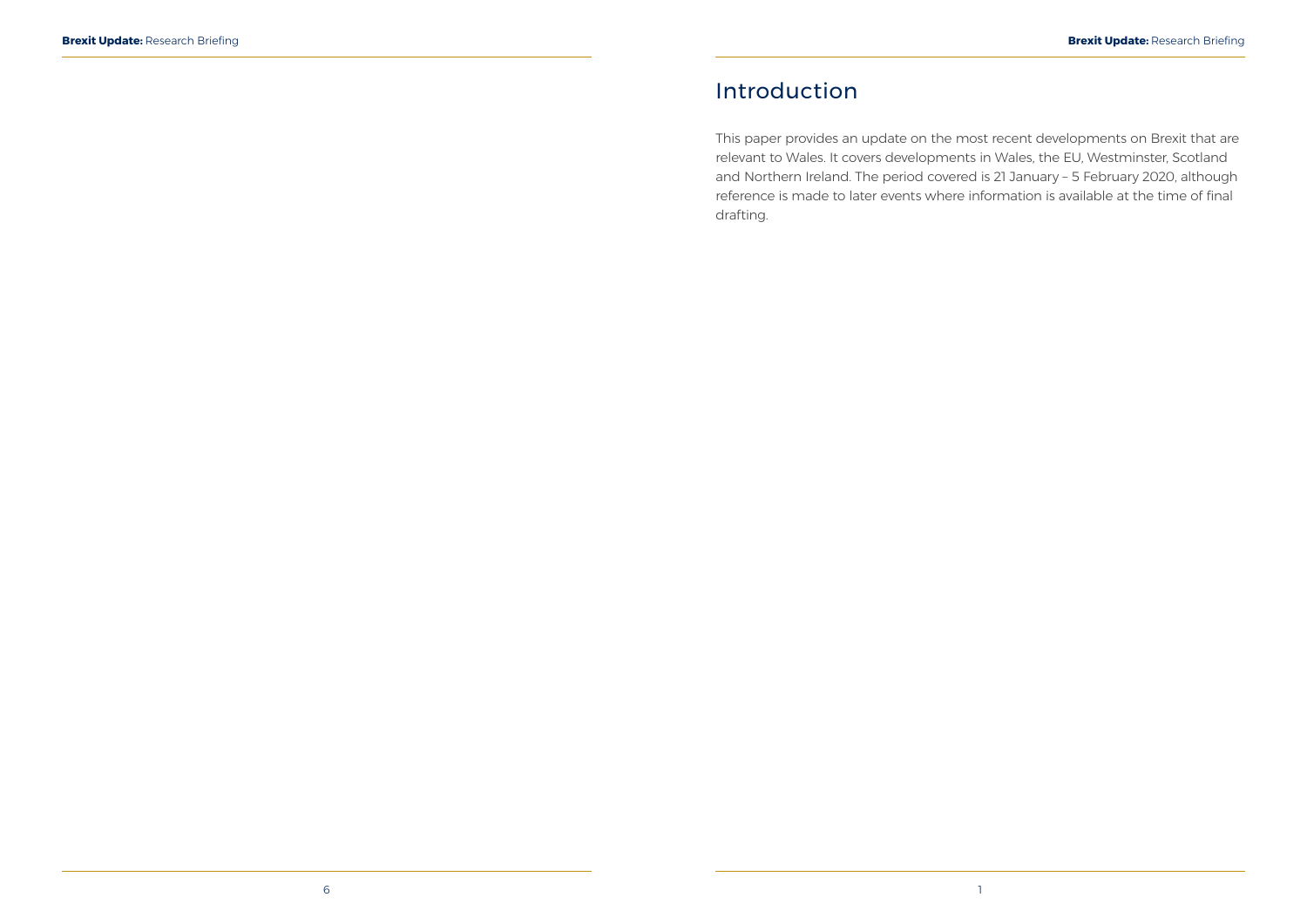## <span id="page-4-0"></span>Developments in Wales

### National Assembly for Wales

#### **External Affairs and Additional Legislation Committee**

The External Affairs and Additional Legislation (EAAL) Committee is the lead Committee in the Assembly for co-ordinating the Brexit-related activities of committees.

The EAAL Committee is currently undertaking work on **[International Agreements](http://senedd.assembly.wales/mgIssueHistoryHome.aspx?IId=25276)**; the **[Scrutiny of Common UK policy frameworks;](http://senedd.assembly.wales/mgIssueHistoryHome.aspx?IId=23807)** the **[Scrutiny of the Welsh](http://senedd.assembly.wales/mgIssueHistoryHome.aspx?IId=26987)  [Government's International Strategy](http://senedd.assembly.wales/mgIssueHistoryHome.aspx?IId=26987)**; and the **[negotiations between the UK and](http://senedd.assembly.wales/mgIssueHistoryHome.aspx?IId=19466)  [EU](http://senedd.assembly.wales/mgIssueHistoryHome.aspx?IId=19466)**.

On 23 January the **[Welsh Government responded](https://www.assembly.wales/laid%20documents/gen-ld12989/gen-ld12989%20-e.pdf)** (PDF, 445KB) to the Committee's report **[Common policy frameworks: Assembly scrutiny](https://www.assembly.wales/laid%20documents/cr-ld12915/cr-ld12915%20-e.pdf)** (PDF, 313KB).

The most recent sessions of the EAAL Committee were:

- <sup>27</sup> January: The Committee held a Scrutiny session with the Counsel General and Brexit Minister. The webcast can be **[seen here](http://www.senedd.tv/Meeting/Archive/c27da320-11fb-43b9-814d-5e3bef436051?autostart=True)**; and
- 3 February: The Committee met in private.

On 27 January the Committee noted correspondence from the:

- **[Convener of the Scottish Parliament's Culture, Tourism, Europe and External](http://senedd.assembly.wales/documents/s97808/Correspondence%20from%20the%20Convener%20of%20the%20Scottish%20Parliaments%20Culture%20Tourism%20Europe%20and%20External%20.pdf)  [Affairs Committee regarding the EU \(Withdrawal Agreement\) Bill](http://senedd.assembly.wales/documents/s97808/Correspondence%20from%20the%20Convener%20of%20the%20Scottish%20Parliaments%20Culture%20Tourism%20Europe%20and%20External%20.pdf)** - 16 January 2020 (PDF 61 KB);
- **[Counsel General and Brexit Minister to the Chair regarding the Welsh](http://senedd.assembly.wales/documents/s97809/Correspondence%20from%20the%20Counsel%20General%20and%20Brexit%20Minister%20to%20the%20Chair%20regarding%20the%20Welsh%20Governm.pdf)  [Government's publication of 'The Future UK/EU Relationship: Negotiating](http://senedd.assembly.wales/documents/s97809/Correspondence%20from%20the%20Counsel%20General%20and%20Brexit%20Minister%20to%20the%20Chair%20regarding%20the%20Welsh%20Governm.pdf)  [Priorities for Wales'](http://senedd.assembly.wales/documents/s97809/Correspondence%20from%20the%20Counsel%20General%20and%20Brexit%20Minister%20to%20the%20Chair%20regarding%20the%20Welsh%20Governm.pdf)** - 20 January 2020 (PDF 230 KB);
- **[Chair of the House of Lords European Union Committee regarding the](http://senedd.assembly.wales/documents/s97880/Correspondence%20from%20the%20Chair%20of%20the%20House%20of%20Lords%20European%20Union%20Committee%20to%20the%20Chair%20regarding%20.pdf)  [European Union \(Withdrawal Agreement\) Bill](http://senedd.assembly.wales/documents/s97880/Correspondence%20from%20the%20Chair%20of%20the%20House%20of%20Lords%20European%20Union%20Committee%20to%20the%20Chair%20regarding%20.pdf)** - 21 January 2020 (PDF 54 KB); and
- **Minister for International Relations and the Welsh Language regarding [Ministerial Forum for Trade](http://senedd.assembly.wales/documents/s97987/Correspondence%20from%20the%20Minister%20for%20International%20Relations%20and%20the%20Welsh%20Language%20to%20the%20Chair%20reg.pdf)** - 23 January 2020 (PDF 260 KB).

Senedd Research blog articles and research briefings are published on **[In Brief](https://assemblyinbrief.wordpress.com/)** / **[Pigion.](https://seneddymchwil.blog/)** The latest Brexit related publications are:

#### **Other committees**

The Legislation, Justice and Constitution (LJC) Committee publishes reports on subordinate legislation relating to the UK's exit from the EU. They can be found on the **[Committee's webpages](http://senedd.assembly.wales/mgIssueHistoryHome.aspx?IId=20735)**.

The Committee is currently carrying out an inquiry into **[Wales' Changing](http://www.senedd.assembly.wales/mgIssueHistoryHome.aspx?IId=25963)  [Constitution](http://www.senedd.assembly.wales/mgIssueHistoryHome.aspx?IId=25963)** including consideration of the implications of Brexit for the Welsh devolution settlement. On 21 January the Committee published its report on the **[Welsh Government's Legislative Consent Memorandum on the Direct Payments](https://www.assembly.wales/laid%20documents/cr-ld12975/cr-ld12975%20-e.pdf)  [to Farmers \(Legislative Continuity\) Bill](https://www.assembly.wales/laid%20documents/cr-ld12975/cr-ld12975%20-e.pdf)** (PDF 119 KB).

#### **Plenary**

21 January: **[Legislative Consent Motion on the European Union \(Withdrawal](https://record.assembly.wales/Plenary/6075)  [Agreement\) Bill](https://record.assembly.wales/Plenary/6075)**.

22 January: **[Questions to the Counsel General and Brexit Minister \(in respect of](https://record.assembly.wales/Plenary/6076)  [his Brexit Minister responsibilities\); Legislative Consent Motion on the Direct](https://record.assembly.wales/Plenary/6076)  [Payments to Farmers \(Legislative Continuity\) Bill; Debate on the External](https://record.assembly.wales/Plenary/6076)  [Affairs and Additional Legislation Committee Report: Changes to freedom of](https://record.assembly.wales/Plenary/6076)  [movement after Brexit—Implications for Wales; Debate: Workforce Skills Post](https://record.assembly.wales/Plenary/6076)  [Brexit](https://record.assembly.wales/Plenary/6076)**.

29 January: **[Debate on Departure from the European Union; Debate on Fisheries](https://record.assembly.wales/Plenary/6078)**.

5 February: **[Debate on the External Affairs and Additional Legislation](https://record.assembly.wales/Plenary/6080)  [Committee Report: Common policy frameworks: Assembly scrutiny](https://record.assembly.wales/Plenary/6080)**.

#### **Senedd Research publications**

- **[European Union \(Withdrawal Agreement\) Bill An Update](https://seneddresearch.blog/2020/01/21/european-union-withdrawal-agreement-bill-an-update/)**;
- **[The UK Shared Prosperity Fund](https://www.assembly.wales/Research%20Documents/20-040-Prosperity%20Fund/20-04-web-eng.pdf)** (PDF, 1195KB);
- **[Brexit Negotiations Monitoring Report](https://seneddresearch.blog/2020/01/29/brexit-negotiations-monitoring-report-21/);**
- **[UK-EU Future Relationship: What could be agreed over the next 11 months?](https://seneddresearch.blog/2020/02/03/uk-eu-future-relationship-what-could-be-agreed-over-the-next-11-months/)**;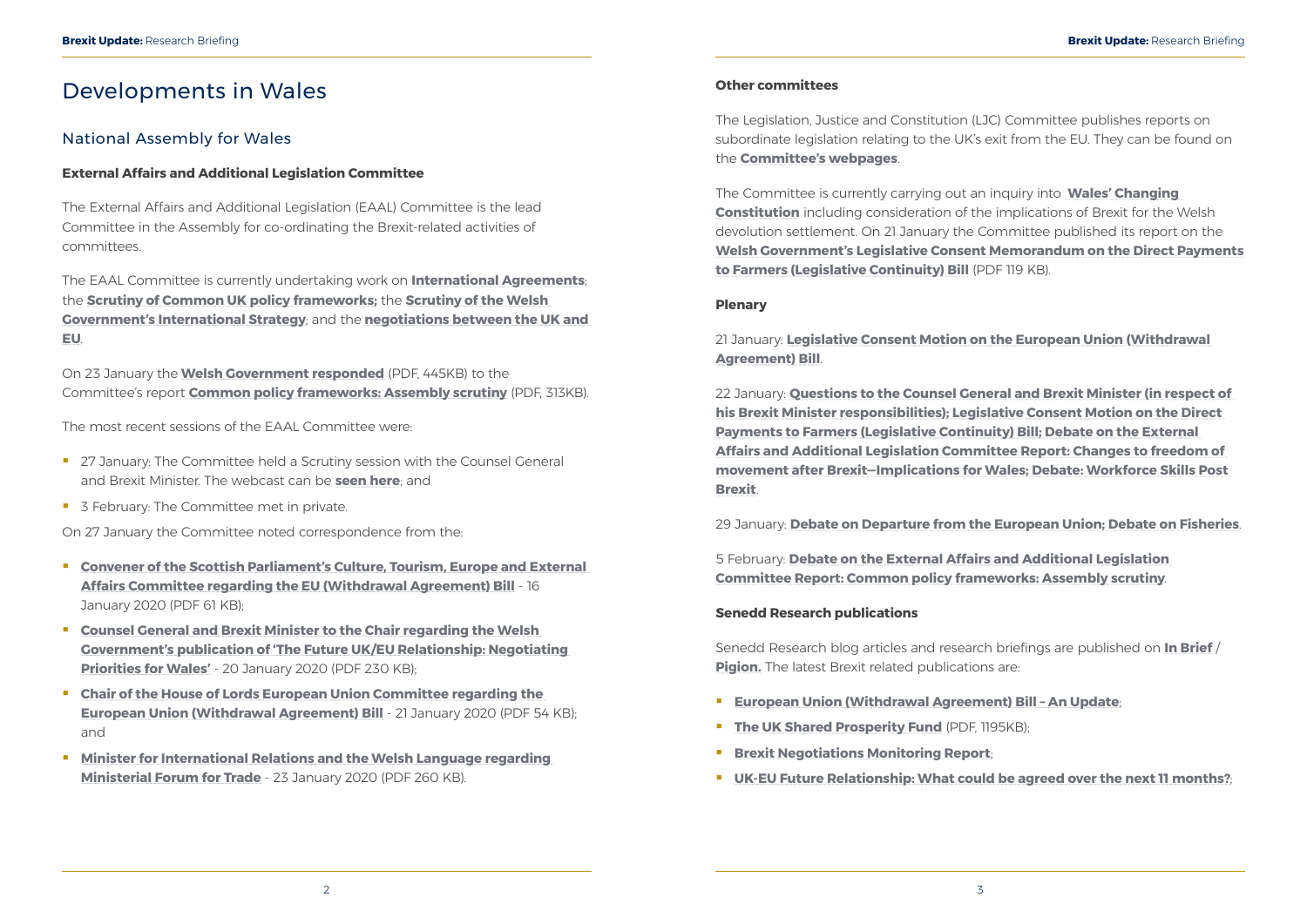#### <span id="page-5-0"></span>Welsh Government

21 January: **[Information and certainty crucial for farmers to plan for the future –](https://gov.wales/information-and-certainty-crucial-farmers-plan-future-lesley-griffiths)  [Lesley Griffiths](https://gov.wales/information-and-certainty-crucial-farmers-plan-future-lesley-griffiths)**.

21 January: **[Written Statement: Joint Ministerial Committee \(EU Negotiations\)](https://gov.wales/written-statement-joint-ministerial-committee-eu-negotiations-0)**.

23 January: **[Written Statement: Inter-Ministerial Group Environment, Food and](https://gov.wales/written-statement-inter-ministerial-group-environment-food-and-rural-affairs-meeting-13-january)  [Rural Affairs meeting, 13 January 2020](https://gov.wales/written-statement-inter-ministerial-group-environment-food-and-rural-affairs-meeting-13-january)**.

27 January: **[Letter to Prime Minister: NFU leads charge on trade and standards](https://www.nfu-cymru.org.uk/news/latest-news/letter-to-prime-minister-nfu-leads-charge-on-trade-and-standards-asks-ahead-of-brexit/)  [asks ahead of Brexit](https://www.nfu-cymru.org.uk/news/latest-news/letter-to-prime-minister-nfu-leads-charge-on-trade-and-standards-asks-ahead-of-brexit/)** (National Farmers Union Cymru (NFU Cymru))

29 January: **[Leaving the EU](https://gov.wales/leaving-the-eu)**.

30 January: **[Future relationship with EU crucial for aerospace industry – First](https://gov.wales/future-relationship-eu-crucial-aerospace-industry-first-minister)  [Minister](https://gov.wales/future-relationship-eu-crucial-aerospace-industry-first-minister)**.

#### News

23 January: **[CLA President warns against rushing transition to new payments](https://www.cla.org.uk/cla-president-warns-against-rushing-transition-new-payments-model)  [model](https://www.cla.org.uk/cla-president-warns-against-rushing-transition-new-payments-model)** (Country Land and Business Association (CLA))

24 January: **[Don't fall foul - EU regulations still apply after 31 January \(Farmers](https://fuw.org.uk/en/news/13768-don-t-fall-foul-eu-regulations-still-apply-after-31-january)  [Union of Wales](https://fuw.org.uk/en/news/13768-don-t-fall-foul-eu-regulations-still-apply-after-31-january)** (FUW))

28 January: **[CLA comment on Migration Advisory Committee \(MAC\) report](https://www.cla.org.uk/cla-comment-migration-advisory-committee-mac-report)** (CLA)

- **[Personal data protection \(adequacy decisions\); Cooperation and equivalence](https://ec.europa.eu/commission/sites/beta-political/files/seminar_20200110_-_data_protection_adequacy_-_financial_services_en.pdf)  [in financial services](https://ec.europa.eu/commission/sites/beta-political/files/seminar_20200110_-_data_protection_adequacy_-_financial_services_en.pdf)** (PDF 2.1 MB);
- **[Free trade agreement](https://ec.europa.eu/commission/sites/beta-political/files/seminar-20200113-fta_en_0.pdf)** (PDF 2MB);
- **[Level playing field and sustainability](https://ec.europa.eu/commission/sites/beta-political/files/seminar-20200114-lpf_en.pdf)** (PDF 1,019 KB);
- **[Fisheries](https://ec.europa.eu/commission/sites/beta-political/files/seminar-20200114-fisheries.pdf)** (PDF 909 KB);
- **[Transport](https://ec.europa.eu/commission/sites/beta-political/files/seminar-20200115-transport_en.pdf)** (PDF 689 KB);
- **[Energy](https://ec.europa.eu/commission/sites/beta-political/files/seminar-20200115-energy_en.pdf)** (PDF 574 KB);
- **[Law enforcement and judicial cooperation in criminal matters](https://ec.europa.eu/commission/sites/beta-political/files/seminar-20200116-lawenf_en.pdf)** (PDF 2.9 MB);
- **[Foreign policy, security and defence](https://ec.europa.eu/commission/sites/beta-political/files/seminar-20200117-_forpolsecdef_en.pdf)** (PDF 876 KB);
- **[UK participation in Union programmes](https://ec.europa.eu/commission/sites/beta-political/files/seminar-20200120-programmes_en.pdf)** (PDF 731 KB);
- **[Mobility of persons](https://ec.europa.eu/commission/sites/beta-political/files/seminar-20200120-mobility_en.pdf)** (PDF 2.460 KB):
- **[Governance](https://ec.europa.eu/commission/sites/beta-political/files/seminar-20200120-governance_en.pdf)** (PDF 526 KB); and
- **[Architecture and legal nature of the partnership](https://ec.europa.eu/commission/sites/beta-political/files/seminar-20200121-legnat_en.pdf)** (PDF 616 KB).

29 January: **[Immigration policy must urgently address essential food and](https://www.nfu-cymru.org.uk/news/latest-news/immigration-policy-must-address-essential-food-and/)  [farming needs](https://www.nfu-cymru.org.uk/news/latest-news/immigration-policy-must-address-essential-food-and/)** (NFU Cymru)

31 January: **[NFU Cymru reacts to the UK's departure from the EU](https://www.nfu-cymru.org.uk/news/latest-news/nfu-cymru-reacts-to-the-uks-departure-from-the-eu/)** (NFU Cymru)

3 February: **[The Tenant Farmers Association Briefs MPs for Agriculture Bill](https://www.tfa.org.uk/tfa-media-realease-mr20-06-the-tenant-farmers-association-briefs-mps-for-agriculture-bill-debate/)** Debate (Tenant Farmers Association)

3 February: **[CLA respond to Prime Minister's speech on trade](https://www.cla.org.uk/node/14378)** (CLA)

## EU developments

### European Council

25 January: **[Invitation letter by President Charles Michel to the members of the](https://www.consilium.europa.eu/en/press/press-releases/2020/01/25/invitation-letter-by-president-charles-michel-to-the-members-of-the-european-council-ahead-of-their-meeting-on-20-february-2020/)  [European Council ahead of their meeting on 20 February 2020](https://www.consilium.europa.eu/en/press/press-releases/2020/01/25/invitation-letter-by-president-charles-michel-to-the-members-of-the-european-council-ahead-of-their-meeting-on-20-february-2020/)**.

30 January: **[Brexit: Council adopts decision to conclude the withdrawal](https://www.consilium.europa.eu/en/press/press-releases/2020/01/30/brexit-council-adopts-decision-to-conclude-the-withdrawal-agreement/)  [agreement](https://www.consilium.europa.eu/en/press/press-releases/2020/01/30/brexit-council-adopts-decision-to-conclude-the-withdrawal-agreement/)**.

31 January: **["A new dawn for Europe" - Op-ed article by Presidents Charles](https://www.consilium.europa.eu/en/press/press-releases/2020/01/31/a-new-dawn-for-europe-op-ed-article-by-presidents-charles-michel-david-sassoli-and-ursula-von-der-leyen/)  [Michel, David Sassoli and Ursula von der Leyen](https://www.consilium.europa.eu/en/press/press-releases/2020/01/31/a-new-dawn-for-europe-op-ed-article-by-presidents-charles-michel-david-sassoli-and-ursula-von-der-leyen/)**.

31 January: **[Remarks by President Charles Michel on the future of Europe](https://www.consilium.europa.eu/en/press/press-releases/2020/01/31/statement-by-president-charles-michel-on-the-future-of-europe/)**.

### European Commission

10-21 January: The Commission has published slides headed "Internal EU27 preparatory discussions on the future relationship":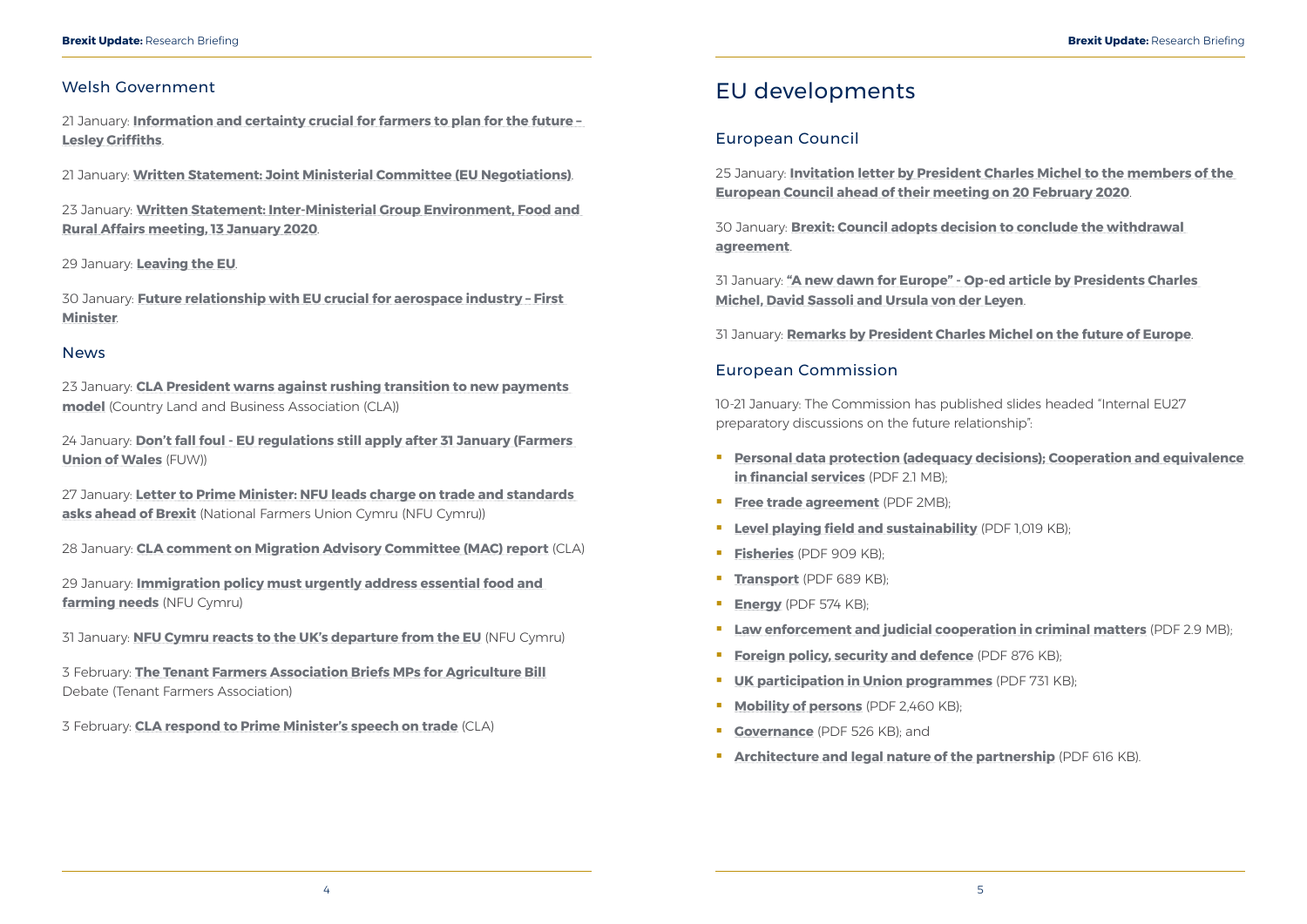<span id="page-6-0"></span>22 January: **[Keynote speech by President von der Leyen at the World Economic](https://ec.europa.eu/commission/presscorner/detail/en/speech_20_102)  [Forum](https://ec.europa.eu/commission/presscorner/detail/en/speech_20_102)**.

24 January: **[Questions and Answers on the United Kingdom's withdrawal from](https://ec.europa.eu/commission/presscorner/detail/en/qanda_20_104)  [the European Union on 31 January 2020](https://ec.europa.eu/commission/presscorner/detail/en/qanda_20_104)**.

24 January: **[Trade: EU and 16 WTO members agree to work together on an](https://ec.europa.eu/commission/presscorner/detail/en/ip_20_113)  [interim appeal arbitration arrangement](https://ec.europa.eu/commission/presscorner/detail/en/ip_20_113)**.

27 January: **[Speech by Michel Barnier at the William J. Clinton Leadership](https://ec.europa.eu/commission/presscorner/detail/en/speech_20_133)  [Institute](https://ec.europa.eu/commission/presscorner/detail/en/speech_20_133)**.

29 January: **[Speech by President von der Leyen in the Plenary of the European](https://ec.europa.eu/commission/presscorner/detail/en/speech_20_140)  [Parliament at the debate on the Withdrawal Agreement](https://ec.europa.eu/commission/presscorner/detail/en/speech_20_140)**.

29 January: **[European Commission 2020 Work Programme: An ambitious](https://ec.europa.eu/commission/presscorner/detail/en/ip_20_124)  [roadmap for a Union that strives for more](https://ec.europa.eu/commission/presscorner/detail/en/ip_20_124)**.

31 January: **[Template of the Note Verbale sent to international partners after](https://ec.europa.eu/commission/sites/beta-political/files/template-note-verbale-international-partners-after-signature-withdrawal-agreement.pdf)  [signature of the Withdrawal Agreement](https://ec.europa.eu/commission/sites/beta-political/files/template-note-verbale-international-partners-after-signature-withdrawal-agreement.pdf)** (PDF 153.7KB)

31 January: **[We have to stand up for Europe](https://translate.google.co.uk/translate?sl=de&tl=en&u=https%3A%2F%2Fwww.tagesschau.de%2Fausland%2Fbrexit-eu-vonderleyen-101.html)** – Ursula von der Layen on German television (Tagesschau - machine translation)

31 January: **[Trade: First year of the EU-Japan Economic Partnership Agreement](https://ec.europa.eu/commission/presscorner/detail/en/ip_20_161)  [shows growth in EU exports](https://ec.europa.eu/commission/presscorner/detail/en/ip_20_161)**.

31 January: **[Joint press statement by President von der Leyen with President](https://ec.europa.eu/commission/presscorner/detail/en/speech_20_169)  [Sassoli and President Michel on the withdrawal of the United Kingdom from](https://ec.europa.eu/commission/presscorner/detail/en/speech_20_169)  [the European Union](https://ec.europa.eu/commission/presscorner/detail/en/speech_20_169)**.

31 January: **[A new dawn for Europe: Joint op-ed by President von der Leyen,](https://ec.europa.eu/commission/presscorner/detail/en/ac_20_162)  [President Michel and President Sassoli](https://ec.europa.eu/commission/presscorner/detail/en/ac_20_162)**.

3 February: **[Doorstep by President von der Leyen following her meeting with](https://ec.europa.eu/commission/presscorner/detail/en/SPEECH_20_188)  [a group of British European Commission staff including remarks on the draft](https://ec.europa.eu/commission/presscorner/detail/en/SPEECH_20_188)  [negotiating directives adopted today](https://ec.europa.eu/commission/presscorner/detail/en/SPEECH_20_188)**.

3 February: **[Draft negotiating directives](https://ec.europa.eu/info/sites/info/files/communication-annex-negotiating-directives.pdf)** and **[Questions & Answers](https://ec.europa.eu/commission/presscorner/detail/en/qanda_20_179)** for a new partnership with the United Kingdom..

3 February: **[Statement by Michel Barnier at the presentation of the](https://ec.europa.eu/commission/presscorner/detail/en/speech_20_185)** 

**[Commission's proposal for a Council recommendation on directives for the](https://ec.europa.eu/commission/presscorner/detail/en/speech_20_185)  [negotiation of a new partnership with the UK](https://ec.europa.eu/commission/presscorner/detail/en/speech_20_185)**.

3 February: **[Slides used by M. Barnier on occasion of the presentation of the](https://ec.europa.eu/info/sites/info/files/press-conference-slides.pdf)  [Commission's proposal for a Council recommendation on directives for the](https://ec.europa.eu/info/sites/info/files/press-conference-slides.pdf)  [negotiation of a new partnership with the UK](https://ec.europa.eu/info/sites/info/files/press-conference-slides.pdf)** (PDF 219.1KB)

### European Parliament

23 January: **[Brexit: the Withdrawal Agreement passes the first European](https://www.europarl.europa.eu/news/en/press-room/20200123IPR70904/brexit-the-withdrawal-agreement-passes-the-first-european-parliament-test)  [Parliament test](https://www.europarl.europa.eu/news/en/press-room/20200123IPR70904/brexit-the-withdrawal-agreement-passes-the-first-european-parliament-test)**.

29 January: **[Brexit deal approved by the European Parliament](https://www.europarl.europa.eu/news/en/press-room/20200128IPR71204/brexit-deal-approved-by-the-european-parliament)**.

31 January: **[Redistribution of seats in the European Parliament after Brexit](https://www.europarl.europa.eu/news/en/press-room/20200130IPR71407/redistribution-of-seats-in-the-european-parliament-after-brexit)**.

#### **News**

23 January: **[EU issues a warning to Boris Johnson over goods checks on Irish Sea](https://www.belfasttelegraph.co.uk/news/brexit/eu-issues-a-warning-to-boris-johnson-over-goods-checks-on-irish-sea-38887336.html)** (Belfast Telegraph)

31 January: **[Consequences of the United Kingdom's withdrawal from the](https://curia.europa.eu/jcms/upload/docs/application/pdf/2020-01/cp200010en.pdf)  [European Union for the Court of Justice of the European Union](https://curia.europa.eu/jcms/upload/docs/application/pdf/2020-01/cp200010en.pdf)** (Court of Justice of the European Union) (PDF 229 KB)

31 January: **['Thank you to the people of Europe' - EU members understood Brexit](https://www.irishtimes.com/opinion/leo-varadkar-thank-you-to-the-people-of-europe-1.4156651)  [fears and took our hopes into their own hearts](https://www.irishtimes.com/opinion/leo-varadkar-thank-you-to-the-people-of-europe-1.4156651)** (Taoiseach Leo Varadkar writing in the Irish Times)

1 February: **[A letter to the UK from the French President](https://www.facebook.com/EmmanuelMacron/posts/2662040360695200)** (Emmanuel Macron writing on Facebook)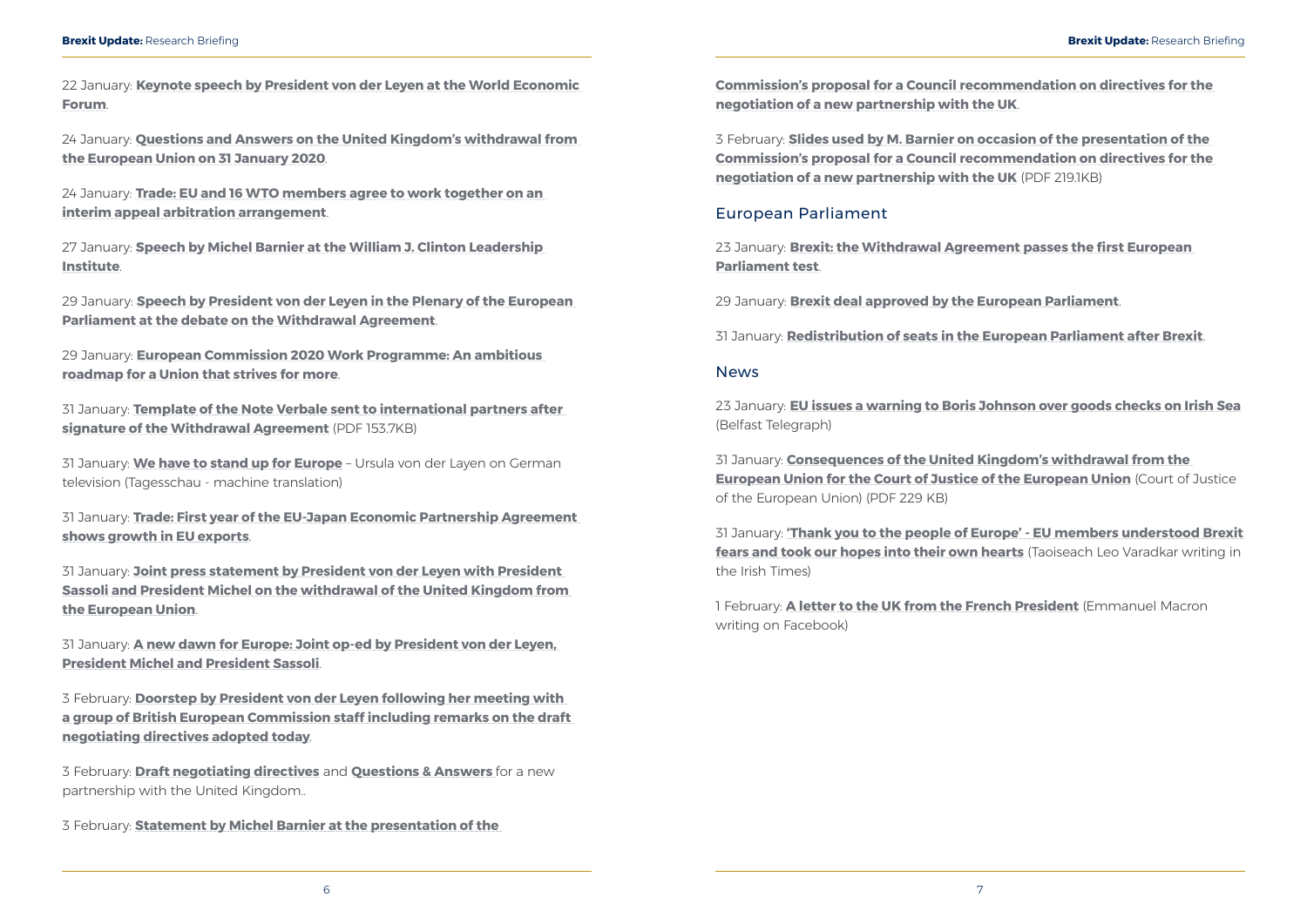## <span id="page-7-0"></span>UK developments

### UK Government

28 January: Migration Advisory Committee (MAC) report: **[A Points-Based System](https://assets.publishing.service.gov.uk/government/uploads/system/uploads/attachment_data/file/860669/PBS_and_Salary_Thresholds_Report_MAC.pdf)  [and Salary Thresholds for Immigration](https://assets.publishing.service.gov.uk/government/uploads/system/uploads/attachment_data/file/860669/PBS_and_Salary_Thresholds_Report_MAC.pdf)** (PDF, 4.02MB); **[Annexes](https://assets.publishing.service.gov.uk/government/uploads/system/uploads/attachment_data/file/860765/PBS_and_Salary_Thresholds_for_Immigration_Annexes_v.1.pdf)** (PDF, 1.88MB); and **[The fiscal contribution of EU migrants - update and scenario analysis](https://assets.publishing.service.gov.uk/government/uploads/system/uploads/attachment_data/file/861246/Oxford_Economics_-_Fiscal_Contribution_of_EU_Migrants.pdf)** (PDF, 759KB)

28 January: **[UK and EEA EFTA States sign Separation Agreement](https://www.gov.uk/government/news/uk-and-eea-efta-states-sign-separation-agreement)**.

29 January: **[International Agreements with Third Countries during the](https://www.gov.uk/government/publications/international-agreements-with-third-countries-during-the-transition-period/international-agreements-with-third-countries-during-the-transition-period)  [Transition Period](https://www.gov.uk/government/publications/international-agreements-with-third-countries-during-the-transition-period/international-agreements-with-third-countries-during-the-transition-period)**.

31 January: **[Prime Minister's address to the nation](https://www.gov.uk/government/speeches/pm-address-to-the-nation-31-january-2020)**.

3 February: **[Prime Minister's speech in Greenwich](https://www.gov.uk/government/speeches/pm-speech-in-greenwich-3-february-2020)**.

3 February: Written statement to Parliament: **[The Future Relationship between](https://www.gov.uk/government/speeches/the-future-relationship-between-the-uk-and-the-eu)  [the UK and the EU](https://www.gov.uk/government/speeches/the-future-relationship-between-the-uk-and-the-eu)**.

4 February: **[UK statement to the WTO on the Joint Initiative on Services](https://www.gov.uk/government/speeches/uk-statement-on-the-joint-initiative-on-services-domestic-regulation)  [Domestic Regulation](https://www.gov.uk/government/speeches/uk-statement-on-the-joint-initiative-on-services-domestic-regulation)**. The government also published a **[note to WTO members](https://assets.publishing.service.gov.uk/government/uploads/system/uploads/attachment_data/file/862657/200131_GC_statement_pdf.pdf)** (PDF, 202KB)

### House of Commons

21 January: Business, Energy and Industrial Strategy questions: **[Leaving the EU:](https://hansard.parliament.uk/commons/2020-01-21/debates/F25B0341-2888-464D-AFCB-EC3EB7DF3E40/LeavingTheEUBusinessesInScotland)  [Businesses in Scotland](https://hansard.parliament.uk/commons/2020-01-21/debates/F25B0341-2888-464D-AFCB-EC3EB7DF3E40/LeavingTheEUBusinessesInScotland)**.

21 January: Second Reading of the **[Direct Payments to Farmers \(Legislative](https://hansard.parliament.uk/commons/2020-01-21/debates/35DD1ED8-A9B2-47CB-B7F8-5C335D63D5ED/DirectPaymentsToFarmers(LegislativeContinuity)Bill)  [Continuity\) Bill](https://hansard.parliament.uk/commons/2020-01-21/debates/35DD1ED8-A9B2-47CB-B7F8-5C335D63D5ED/DirectPaymentsToFarmers(LegislativeContinuity)Bill)**.

22 January: Cabinet Office questions: **[Leaving the EU: Departmental](https://hansard.parliament.uk/commons/2020-01-22/debates/1F78FA0F-BEEA-4565-A86C-1725A1BEC214/LeavingTheEUDepartmentalPreparedness)  [Preparedness](https://hansard.parliament.uk/commons/2020-01-22/debates/1F78FA0F-BEEA-4565-A86C-1725A1BEC214/LeavingTheEUDepartmentalPreparedness)**.

22 January: **[Prime Minister's questions](https://hansard.parliament.uk/commons/2020-01-22/debates/6B6FAD67-CA8C-4AF2-9CC9-07F6175ABC4C/Engagements)**.

22 January: Consideration of Lords amendments: **[European Union \(Withdrawal](https://hansard.parliament.uk/commons/2020-01-22/debates/7D35E1A9-CB17-4503-A8AF-8E8E30169A95/EuropeanUnion(WithdrawalAgreement)Bill)  [Agreement\) Bill](https://hansard.parliament.uk/commons/2020-01-22/debates/7D35E1A9-CB17-4503-A8AF-8E8E30169A95/EuropeanUnion(WithdrawalAgreement)Bill)**.

22 January: Westminster Hall debate: **[Commission on Justice in Wales](https://hansard.parliament.uk/commons/2020-01-22/debates/45A32F4F-4FD7-4AE5-99B6-2780FD13082B/CommissionOnJusticeInWales)**.

23 January: International Trade questions: **[Global Free Trade](https://hansard.parliament.uk/commons/2020-01-23/debates/E8B306D7-3D54-4DA5-8C43-640DF5C0B862/GlobalFreeTrade)**; **[Free Ports](https://hansard.parliament.uk/commons/2020-01-23/debates/9D857590-4AEA-400B-AD93-66C933694579/FreePorts)**; **[Most](https://hansard.parliament.uk/commons/2020-01-23/debates/6F78AB04-ED69-445E-88F0-3500FA35DAC4/MostFavouredNationTariffs)  [Favoured Nation Tariffs](https://hansard.parliament.uk/commons/2020-01-23/debates/6F78AB04-ED69-445E-88F0-3500FA35DAC4/MostFavouredNationTariffs)**; **[EU Bilateral Trade](https://hansard.parliament.uk/commons/2020-01-23/debates/2ED13C3F-3C5C-4CA6-BD34-944ACF6B704F/EUBilateralTrade)**.

23 January: Women and Equalities questions: **[EU Withdrawal Agreement](https://hansard.parliament.uk/commons/2020-01-23/debates/ADE3844F-32E4-416B-9CA9-9FB3CCD4F27D/EUWithdrawalAgreement)**.

27 January: Written statement on **[Exiting the European Union](https://hansard.parliament.uk/commons/2020-01-27/debates/2001276000012/ExitingTheEuropeanUnion)**.

28 January: Committee Stage and Third Reading of the **[Direct Payments to](https://hansard.parliament.uk/commons/2020-01-28/debates/FDDDBA77-FC11-407C-B0CC-A5781C88C538/DirectPaymentsToFarmers(LegislativeContinuity)Bill)  [Farmers \(Legislative Continuity\) Bill](https://hansard.parliament.uk/commons/2020-01-28/debates/FDDDBA77-FC11-407C-B0CC-A5781C88C538/DirectPaymentsToFarmers(LegislativeContinuity)Bill)**.

29 January: **[Prime Minister's questions](https://hansard.parliament.uk/commons/2020-01-29/debates/821DAC2A-A644-40CF-86AE-5D8CB585640D/Engagements)**.

30 January: Debate on **[Global Britain](https://hansard.parliament.uk/commons/2020-01-30/debates/33EA2EAC-BA44-490B-93D0-11799618B342/GlobalBritain)**.

30 January: Westminster Hall debate on **[Scotch whisky: US tariffs](https://hansard.parliament.uk/commons/2020-01-30/debates/23D60AFB-94BC-4711-A273-C3B148947921/ScotchWhiskyUSTariffs)**.

3 February: Foreign Secretary's statement on **[Global Britain](https://hansard.parliament.uk/commons/2020-02-03/debates/2002039000001/GlobalBritain)**.

3 February: Second Reading of the **[Agriculture Bill](https://hansard.parliament.uk/commons/2020-02-03/debates/CD69351D-4AAC-4DAF-AF3F-911152D8C582/AgricultureBill)**.

4 February: Foreign and Commonwealth Office questions: **[Leaving the EU: Human](https://hansard.parliament.uk/commons/2020-02-04/debates/B4759B57-710D-4A6D-ACFC-FF67C15F4A42/LeavingTheEUHumanRights)  [Rights](https://hansard.parliament.uk/commons/2020-02-04/debates/B4759B57-710D-4A6D-ACFC-FF67C15F4A42/LeavingTheEUHumanRights)**.

### House of Lords

21 January: **[Second Report Day of the European Union \(Withdrawal Agreement\)](https://hansard.parliament.uk/Lords/2020-01-21/debates/EE4D93F9-2E96-4491-B70E-10EF7A648601/EuropeanUnion(WithdrawalAgreement)Bill)  [Bill](https://hansard.parliament.uk/Lords/2020-01-21/debates/EE4D93F9-2E96-4491-B70E-10EF7A648601/EuropeanUnion(WithdrawalAgreement)Bill)**, and **[continued](https://hansard.parliament.uk/Lords/2020-01-21/debates/0B422782-6258-4FF1-B915-3BA5D6A494A8/EuropeanUnion(WithdrawalAgreement)Bill)**, and **[Third Reading](https://hansard.parliament.uk/Lords/2020-01-21/debates/84B94A0E-5545-44CD-8055-32CE232201FC/EuropeanUnion(WithdrawalAgreement)Bill)**.

22 January: Motions on Commons Amendments to the **[European Union](https://hansard.parliament.uk/Lords/2020-01-22/debates/09CDAC60-2C06-47CB-A373-99C52693E758/EuropeanUnion(WithdrawalAgreement)Bill)  [\(Withdrawal Agreement\) Bill](https://hansard.parliament.uk/Lords/2020-01-22/debates/09CDAC60-2C06-47CB-A373-99C52693E758/EuropeanUnion(WithdrawalAgreement)Bill)**.

23 January: Motion on European Union Committee Report: **[Fisheries: EU Landing](https://hansard.parliament.uk/Lords/2020-01-23/debates/DE9A2DB4-EA5C-4367-8541-C10C9892C132/FisheriesEULandingObligation(EuropeanUnionCommitteeReport))  [Obligation](https://hansard.parliament.uk/Lords/2020-01-23/debates/DE9A2DB4-EA5C-4367-8541-C10C9892C132/FisheriesEULandingObligation(EuropeanUnionCommitteeReport))**.

27 January: Question on **[Horizon 2020](https://hansard.parliament.uk/lords/2020-01-27/debates/14B8215C-D451-4C78-87E6-698E2832C52B/Horizon2020)**.

27 January: Question on **[Agriculture Bill: Food Production](https://hansard.parliament.uk/lords/2020-01-27/debates/854E4999-C513-4B3D-B3F5-225EFB8FA041/AgricultureBillFoodProduction)**.

29 January: Question on the **[Constitution, Democracy and Rights Commission](https://hansard.parliament.uk/lords/2020-01-29/debates/9EC67443-7793-4F95-BFB9-8AC2D673CE65/ConstitutionDemocracyAndRightsCommission)**.

29 January: Second Reading (and remaining stages) of the **[Direct Payments to](https://hansard.parliament.uk/lords/2020-01-29/debates/9E6F8C35-7A2E-4853-8A6C-6278D54F3C26/DirectPaymentsToFarmers(LegislativeContinuity)Bill)  [Farmers \(Legislative Continuity\) Bill](https://hansard.parliament.uk/lords/2020-01-29/debates/9E6F8C35-7A2E-4853-8A6C-6278D54F3C26/DirectPaymentsToFarmers(LegislativeContinuity)Bill)**.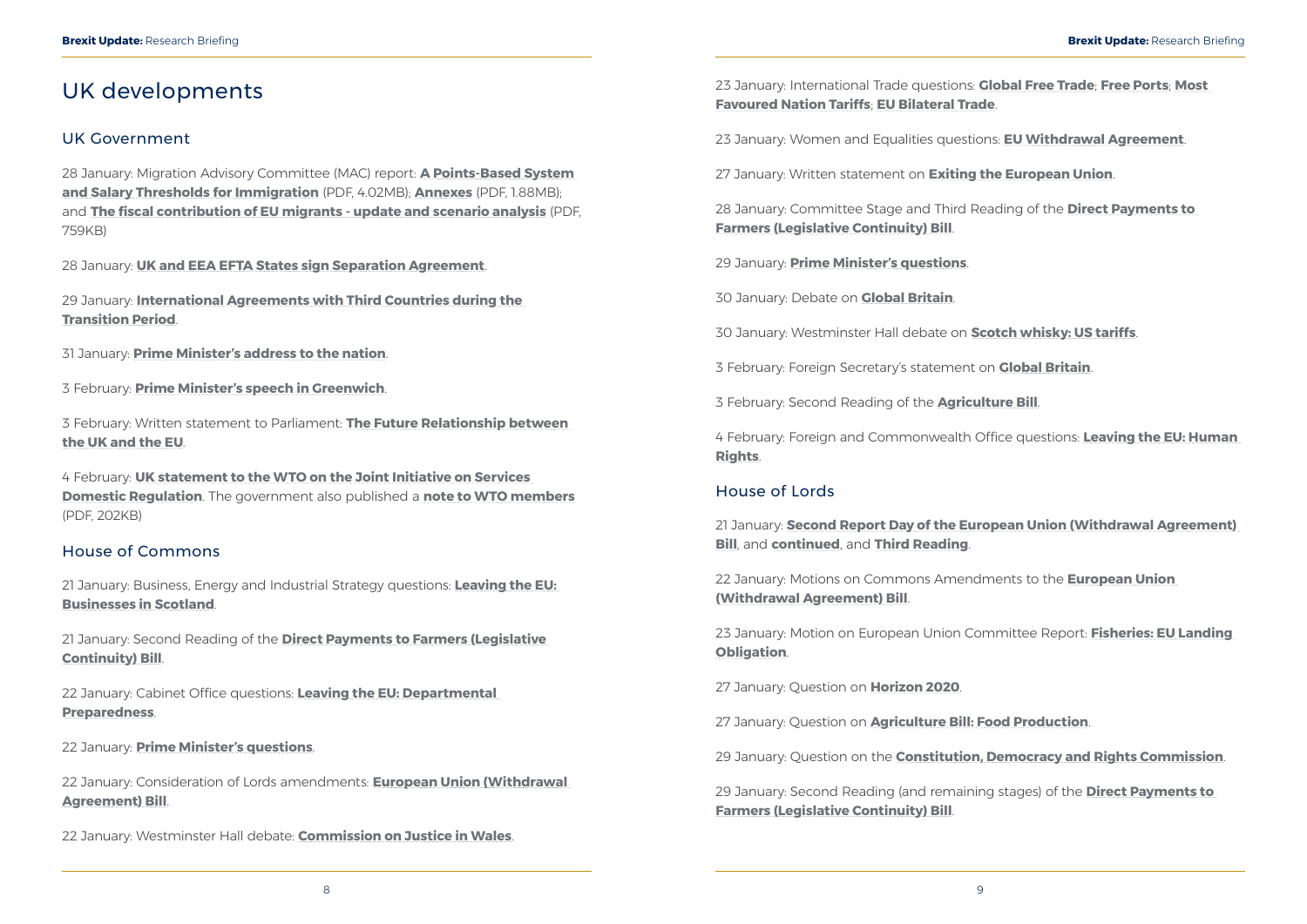<span id="page-8-0"></span>30 January: Question on **[European Union: Trading Arrangements](https://hansard.parliament.uk/lords/2020-01-30/debates/D091C8CA-1CAB-4AF0-8580-3CAB9F59B0DB/EuropeanUnionTradingArrangements)**.

3 February: Question on **[Net Migration](https://hansard.parliament.uk/Lords/2020-02-03/debates/A412C3CE-D62E-49B3-9A76-F7AD64055D4C/NetMigration)**.

3 February: Statement on **[Global Britain](https://hansard.parliament.uk/Lords/2020-02-03/debates/B0CE3013-CA0B-40B0-AB12-A6EA9340CEA7/GlobalBritain)**.

#### Committees

#### EU Select

22 January: **[Committee publishes its eighteenth treaty report](https://www.parliament.uk/business/committees/committees-a-z/lords-select/eu-select-committee-/news-parliament-2019/eighteenth-international-agreements-report/)** – Report: **[Scrutiny](https://publications.parliament.uk/pa/ld5801/ldselect/ldeucom/9/902.htm)  [of international agreements; treaties considered on 21 January 2020](https://publications.parliament.uk/pa/ld5801/ldselect/ldeucom/9/902.htm)**.

30 January: **[Committee publishes its nineteenth treaty report](https://www.parliament.uk/business/committees/committees-a-z/lords-select/eu-select-committee-/news-parliament-2019/nineteenth-international-agreements-report/)** – Report: **[Scrutiny](https://publications.parliament.uk/pa/ld5801/ldselect/ldeucom/12/1202.htm)  [of international agreements; treaties considered on 29 January 2020](https://publications.parliament.uk/pa/ld5801/ldselect/ldeucom/12/1202.htm)**.

31 January 2020 - **[Letter to Stephen Barclay, Secretary of State for Exiting the](https://www.parliament.uk/documents/lords-committees/eu-select/scrutiny%20work/clearance-letter-stephen-barclay.pdf)  [European Union, ref consideration of items retained under scrutiny by the](https://www.parliament.uk/documents/lords-committees/eu-select/scrutiny%20work/clearance-letter-stephen-barclay.pdf)  [European Union Committee](https://www.parliament.uk/documents/lords-committees/eu-select/scrutiny%20work/clearance-letter-stephen-barclay.pdf)** (PDF 154KB)

11 February: **[Evidence Session on the Protocol on Northern Ireland / Ireland](https://www.parliament.uk/business/committees/committees-a-z/lords-select/eu-select-committee-/)**.

EU Energy and Environment Sub Committee

12 February: **[Evidence Session on Access to UK fisheries post-Brexit](https://www.parliament.uk/business/committees/committees-a-z/lords-select/eu-energy-environment-subcommittee/)**.

#### EU Financial Affairs Sub Committee

21 January: **[Vital logistics workers should be excluded from restrictive](https://fta.co.uk/media/press-releases/2020/january-2020/vital-logistics-workers-should-be-excluded-from-re)  [immigration policy](https://fta.co.uk/media/press-releases/2020/january-2020/vital-logistics-workers-should-be-excluded-from-re)** (Freight Transport Association (FTA))

20 January: **[Government response](https://www.parliament.uk/documents/lords-committees/eu-financial-affairs-subcommittee/no-deal-financial-obligations/govt-response-financial-settlement.pdf)** (PDF, 755KB) to the sub-committee's report **[Brexit: the Financial Settlement](https://publications.parliament.uk/pa/ld201919/ldselect/ldeucom/7/702.htm)**.

23 January: **[UK infrastructure bank may be needed after Brexit](https://www.parliament.uk/business/committees/committees-a-z/lords-select/eu-financial-affairs-subcommittee/news-parliament-2019/eib-follow-up-letter-220120/)** – A **[follow-up](https://www.parliament.uk/documents/lords-committees/eu-financial-affairs-subcommittee/brexit-european-investment-bank/Lord-Sharkey-to-XST–Follow-up-letter-on-EIB-report-230120.pdf)  [letter to the Treasury](https://www.parliament.uk/documents/lords-committees/eu-financial-affairs-subcommittee/brexit-european-investment-bank/Lord-Sharkey-to-XST–Follow-up-letter-on-EIB-report-230120.pdf)** (PDF, 59KB) to the sub-committee's report **[Brexit: the](https://publications.parliament.uk/pa/ld201719/ldselect/ldeucom/269/26902.htm)  [European Investment Bank](https://publications.parliament.uk/pa/ld201719/ldselect/ldeucom/269/26902.htm)**.

29 January: **[Academics questioned on financial services after Brexit](https://www.parliament.uk/business/committees/committees-a-z/lords-select/eu-financial-affairs-subcommittee/news-parliament-2019/moloney-miles-evidence-290120/)**. **[Transcript](https://www.parliament.uk/documents/lords-committees/eu-financial-affairs-subcommittee/financial-services-after-brexit/ucEUFA290120-Moloney-and-Miles.pdf)**.

5 February: **[City experts questioned on financial regulation after Brexit](https://www.parliament.uk/business/committees/committees-a-z/lords-select/eu-financial-affairs-subcommittee/news-parliament-2019/irsg-evidence-050220/)**.

12 February: **[Evidence Session on Financial services post Brexit](https://www.parliament.uk/business/committees/committees-a-z/lords-select/eu-financial-affairs-subcommittee/)**.

#### EU Home Affairs Sub Committee

23 January: **[Letter to Rt Hon Brandon Lewis MP on the European Criminal](https://www.parliament.uk/documents/lords-committees/eu-home-affairs-subcommittee/EU-security-police-cooperation/letter-from-lord-jay-to-brandon-lewis-mp-23-january-2020.pdf)  [Records Information System and the Schengen Information System](https://www.parliament.uk/documents/lords-committees/eu-home-affairs-subcommittee/EU-security-police-cooperation/letter-from-lord-jay-to-brandon-lewis-mp-23-january-2020.pdf)** (PDF 101.6 KB)

29 January: **[Representatives from Scotland, Wales and Northern Ireland discuss](https://www.parliament.uk/business/committees/committees-a-z/lords-select/eu-home-affairs-subcommittee/news-parliament-2019/representatives-from-nations-evidence/)  [refugee resettlement](https://www.parliament.uk/business/committees/committees-a-z/lords-select/eu-home-affairs-subcommittee/news-parliament-2019/representatives-from-nations-evidence/)**.

#### EU Justice Sub Committee

4 February: Evidence session on **[Is the EU Settlement Scheme working for](https://www.parliament.uk/business/committees/committees-a-z/lords-select/eu-justice-subcommittee/news-parliament-2019/euss-children-in-care040220/)  [children in care?](https://www.parliament.uk/business/committees/committees-a-z/lords-select/eu-justice-subcommittee/news-parliament-2019/euss-children-in-care040220/)**

11 February: **[Evidence Session on Brexit: consumer protection rights](https://www.parliament.uk/business/committees/committees-a-z/lords-select/eu-justice-subcommittee/)**.

#### News

23 January: **[Keep trucks moving freely across borders, RHA urges the prime](https://www.rha.uk.net/news/press-releases/2020-01-january/keep-trucks-moving-freely-across-borders-rha-urges-the-prime-minister-ahead-of-brexit-negotiations)  [minister ahead of Brexit negotiations](https://www.rha.uk.net/news/press-releases/2020-01-january/keep-trucks-moving-freely-across-borders-rha-urges-the-prime-minister-ahead-of-brexit-negotiations)** (Road Haulage Association)

24 January: **[BCC joins leading business organisations to offer support for design](https://www.britishchambers.org.uk/news/2020/01/bcc-joins-leading-business-organisations-to-offer-government-help-designing-a-new-immigration-system)  [of new immigration system](https://www.britishchambers.org.uk/news/2020/01/bcc-joins-leading-business-organisations-to-offer-government-help-designing-a-new-immigration-system)** (British Chambers of Commerce)

27 January: **[UK unshackled from CFP](https://fishingnews.co.uk/news/uk-unshackled-from-cfp/)** (Fishing News)

28 January: **[Our response to Migration Advisory Committee report](https://www.cbi.org.uk/media-centre/articles/our-response-to-migration-advisory-committee-report/)** (Confederation of British Industry (CBI))

28 January: **[Logistics needs access to migrant workers to Keep Britain Trading](https://fta.co.uk/media/press-releases/2020/january-2020/logistics-needs-access-to-migrant-workers-to-keep)** (FTA)

30 January: **[UK car output falls as industry targets world-class FTA that keeps](https://www.smmt.co.uk/2020/01/uk-car-output-falls-as-industry-targets-world-class-fta-that-keeps-auto-building-for-britain/)  [Auto building for Britain](https://www.smmt.co.uk/2020/01/uk-car-output-falls-as-industry-targets-world-class-fta-that-keeps-auto-building-for-britain/)** (Society of Motor Manufacturers and Traders (SMMT))

31 January: **[PM must deliver trade deals that protect jobs and workers' rights](https://www.tuc.org.uk/news/pm-must-deliver-trade-deals-protect-jobs-and-workers-rights-says-tuc)** (Trades Union Congress)

3 February: **[ADS Statement on Prime Minister Brexit Speech](https://www.adsgroup.org.uk/news/newsroom/ads-statement-on-prime-minister-brexit-speech/)** (ADS)

3 February: **[CBI responds to PM speech on future UK/EU relationship](https://www.cbi.org.uk/media-centre/articles/cbi-response-to-pm-speech-on-future-ukeu-relationship/)** (CBI)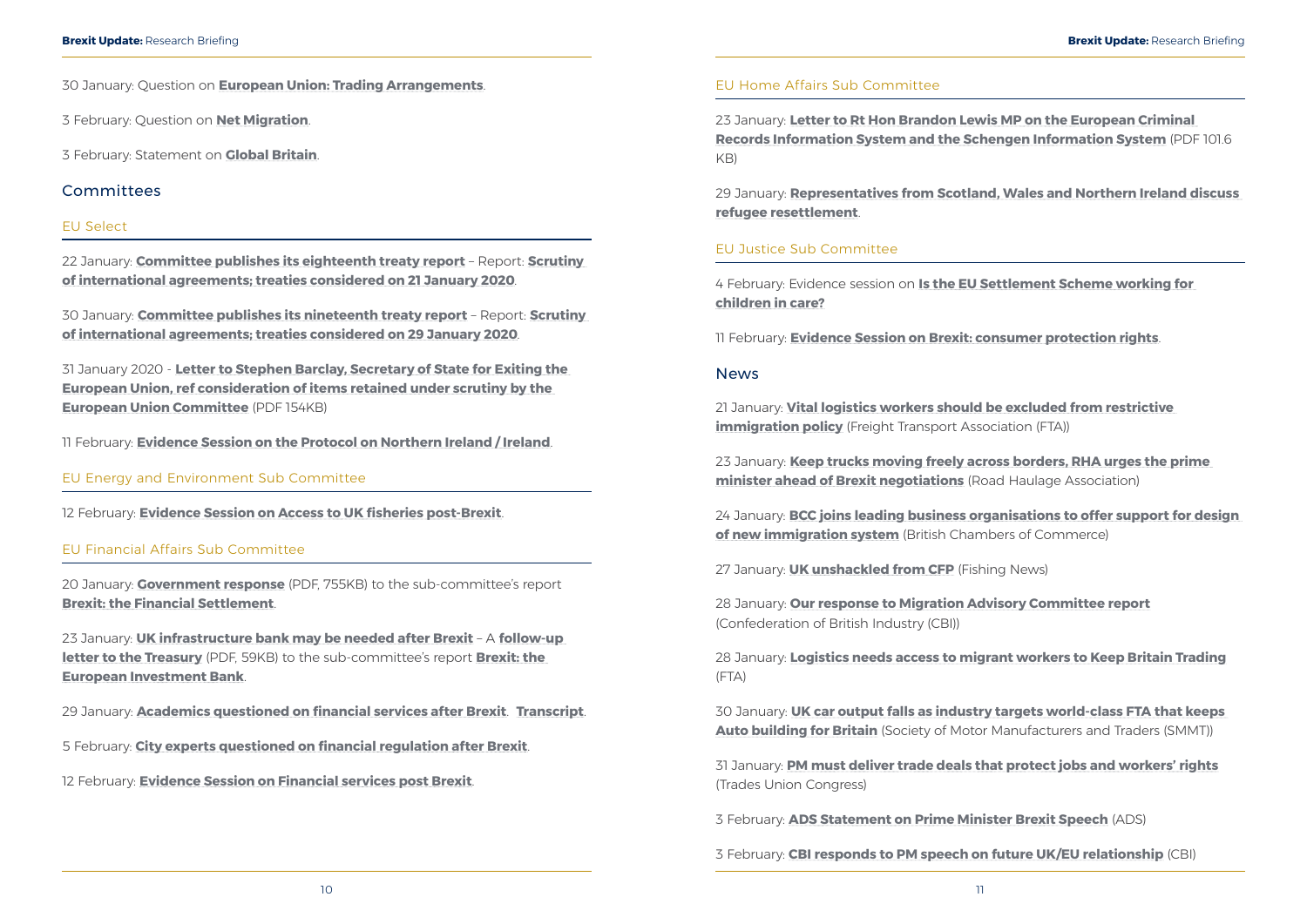## <span id="page-9-0"></span>Scotland

### Scottish Parliament

Brexit Update: **[30 January](https://www.parliament.scot/SPICeResources/Research%20briefings%20and%20fact%20sheets/SPICe_Brexit_update_2020.01.30.pdf)**.

Scottish Parliament Information Centre (SPICe) publications: **[Brexit – your](https://spice-spotlight.scot/2020/01/29/brexit-your-questions-answered/)  [questions answered](https://spice-spotlight.scot/2020/01/29/brexit-your-questions-answered/)** (PDF 1,141 KB).

20 January: SPICe launched its **[post-Brexit hub](https://scottishparliamentinformationcentre.org/)**. The hub is a one-stop-shop for information on arrangements in the UK post-Brexit, including common frameworks, inter-governmental relations and key Brexit-related legislation.

23 January: Culture, Tourism, Europe and External Affairs Committee: **[Evidence](http://www.parliament.scot/parliamentarybusiness/report.aspx?r=12483&i=112842)  [session on Article 50 \(Withdrawal Agreement and Negotiation of Future](http://www.parliament.scot/parliamentarybusiness/report.aspx?r=12483&i=112842)  [Relationship\)](http://www.parliament.scot/parliamentarybusiness/report.aspx?r=12483&i=112842)**

29 January: Debate on **[Recognising Scotland in Europe](http://www.parliament.scot/parliamentarybusiness/report.aspx?r=12488&i=112872)**.

29 January: Rural Economy and Connectivity Committee: Discussion about the **[Direct Payments to Farmers \(Legislative Continuity\) Bill 2020](http://www.parliament.scot/parliamentarybusiness/report.aspx?r=12493&i=112952)**.

30 January: Statement on **[European Union Exit](http://www.parliament.scot/parliamentarybusiness/report.aspx?r=12490&i=112943)**.

### Scottish Government

26 January: **[Most vulnerable at risk from Brexit](https://www.gov.scot/news/most-vulnerable-at-risk-from-brexit/)**.

27 January: **[Plan for Scottish Visa](https://www.gov.scot/news/plan-for-scottish-visa/)**.

30 January: **[Cabinet Secretary's message to EU: 'Leave a light on for Scotland'](https://www.gov.scot/news/cabinet-secretarys-message-to-eu-leave-a-light-on-for-scotland/)**.

31 January: **[Scotland's commitment to the EU](https://www.gov.scot/news/scotlands-commitment-to-the-eu-1/)** – Document: **[The European Union's](https://www.gov.scot/publications/european-unions-strategic-agenda-2020-24-scotlands-perspective/)  [Strategic Agenda 2020-2024: Scotland's Perspective](https://www.gov.scot/publications/european-unions-strategic-agenda-2020-24-scotlands-perspective/)**.

31 January: **[EU citizens encouraged to stay in Scotland](https://www.gov.scot/news/eu-citizens-encouraged-to-stay-in-scotland/)**.

## Northern Ireland

### Northern Ireland Assembly

The Assembly's Research and Information Services has a **[Brexit Hub](http://www.niassembly.gov.uk/assembly-business/research-and-information-service-raise/brexit-and-ni/)** with information and links to resources on Brexit and Northern Ireland, and also has published the **[January 2020 Brexit Brief](http://www.niassembly.gov.uk/globalassets/documents/brexit-brief/brexit-brief-2020-01.pdf)**.

27 January: **[Direct Payments to Farmers \(Legislative Continuity\) Bill: Legislative](http://aims.niassembly.gov.uk/officialreport/report.aspx?&eveDate=2020/01/27&docID=291486)  [Consent Motion](http://aims.niassembly.gov.uk/officialreport/report.aspx?&eveDate=2020/01/27&docID=291486)**.

3 February: Debate on **[European Union Withdrawal](http://aims.niassembly.gov.uk/officialreport/report.aspx?&eveDate=2020/02/03&docID=292480)**.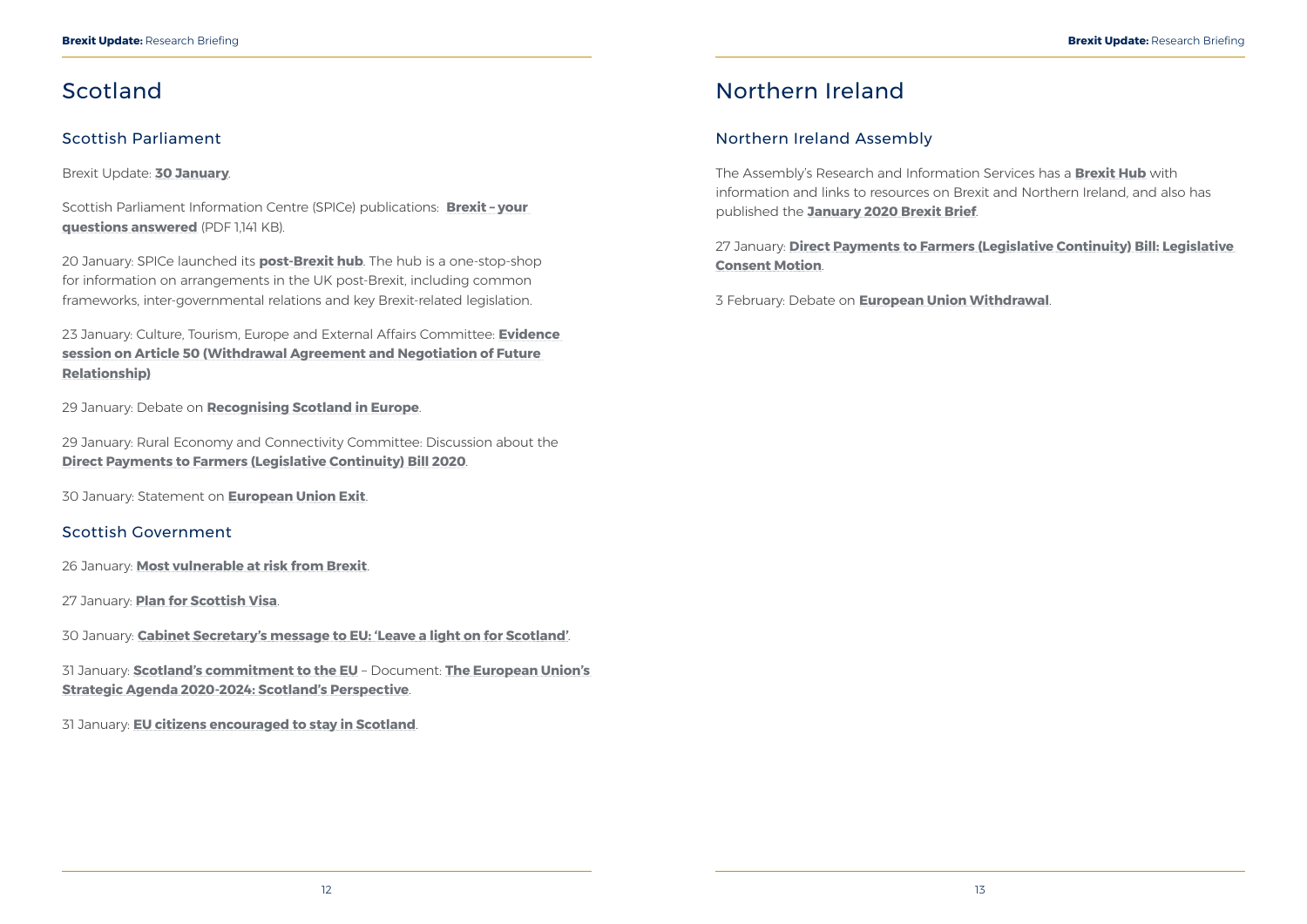## <span id="page-10-0"></span>UK-Ireland relations

27 January: **[Taoiseach meeting European Commission Negotiator Michel Barnier](https://merrionstreet.ie/en/News-Room/News/Taoiseach_meeting_European_Commission_Negotiator_Michel_Barnier_in_Dublin.html)  [in Dublin](https://merrionstreet.ie/en/News-Room/News/Taoiseach_meeting_European_Commission_Negotiator_Michel_Barnier_in_Dublin.html)**.

8 February: General Election in Ireland.

## Reports published

#### Houses of Parliament libraries

**[Brexit next steps: Farm funding in 2020](https://commonslibrary.parliament.uk/brexit/the-eu/brexit-next-steps-farm-funding-in-2020/)**

**[Brexit next steps: The transition period](https://commonslibrary.parliament.uk/brexit/negotiations/brexit-next-steps-the-transition-period/)**

**[Brexit next steps: Replacing the UK's MEPs](https://commonslibrary.parliament.uk/brexit/brexit-next-steps-replacing-the-uks-meps/)**

**[Brexit and UK Defence: An Explainer](https://researchbriefings.parliament.uk/ResearchBriefing/Summary/CBP-8676)**

#### UK in a Changing Europe

**[Trade diversion and Brexit uncertainties](https://ukandeu.ac.uk/trade-diversion-and-brexit-uncertainties/)**

**[The Irish 2020 election and Brexit](https://ukandeu.ac.uk/the-irish-2020-election-and-brexit/)**

**[Brexit strains for UK and devolved institutions](https://ukandeu.ac.uk/brexit-strains-for-uk-and-devolved-institutions/)**

**[Agriculture Bill: what it means for farming and the environment post Brexit](https://ukandeu.ac.uk/agriculture-bill-what-it-means-for-farming-and-the-environment-post-brexit/)**

**[Brexit day: view from Ireland](https://ukandeu.ac.uk/brexit-day-view-from-ireland/)**

**[Business: working with the EU from the outside](https://ukandeu.ac.uk/business-working-with-the-eu-from-the-outside/)**

**[Government faces a number of tough choices in next stage of Brexit, new](https://ukandeu.ac.uk/government-faces-a-number-of-tough-choices-in-next-stage-of-brexit-new-academic-report-finds/)  [academic report finds](https://ukandeu.ac.uk/government-faces-a-number-of-tough-choices-in-next-stage-of-brexit-new-academic-report-finds/)** - Report: **[Brexit: what next?](https://ukandeu.ac.uk/wp-content/uploads/2020/02/Brexit-what-next-report.pdf)** (PDF 3.6MB)

#### LSE Brexit

**[The Agriculture Bill is radical, but it may not be enough to sustain smaller](https://blogs.lse.ac.uk/brexit/2020/01/22/the-agriculture-bill-is-radical-but-it-may-not-be-enough-to-sustain-smaller-british-farms/)  [British farms](https://blogs.lse.ac.uk/brexit/2020/01/22/the-agriculture-bill-is-radical-but-it-may-not-be-enough-to-sustain-smaller-british-farms/)**

**[Brexit is done? Brexit has only just begun](https://blogs.lse.ac.uk/brexit/2020/01/31/brexit-is-done-brexit-has-only-just-begun/)**